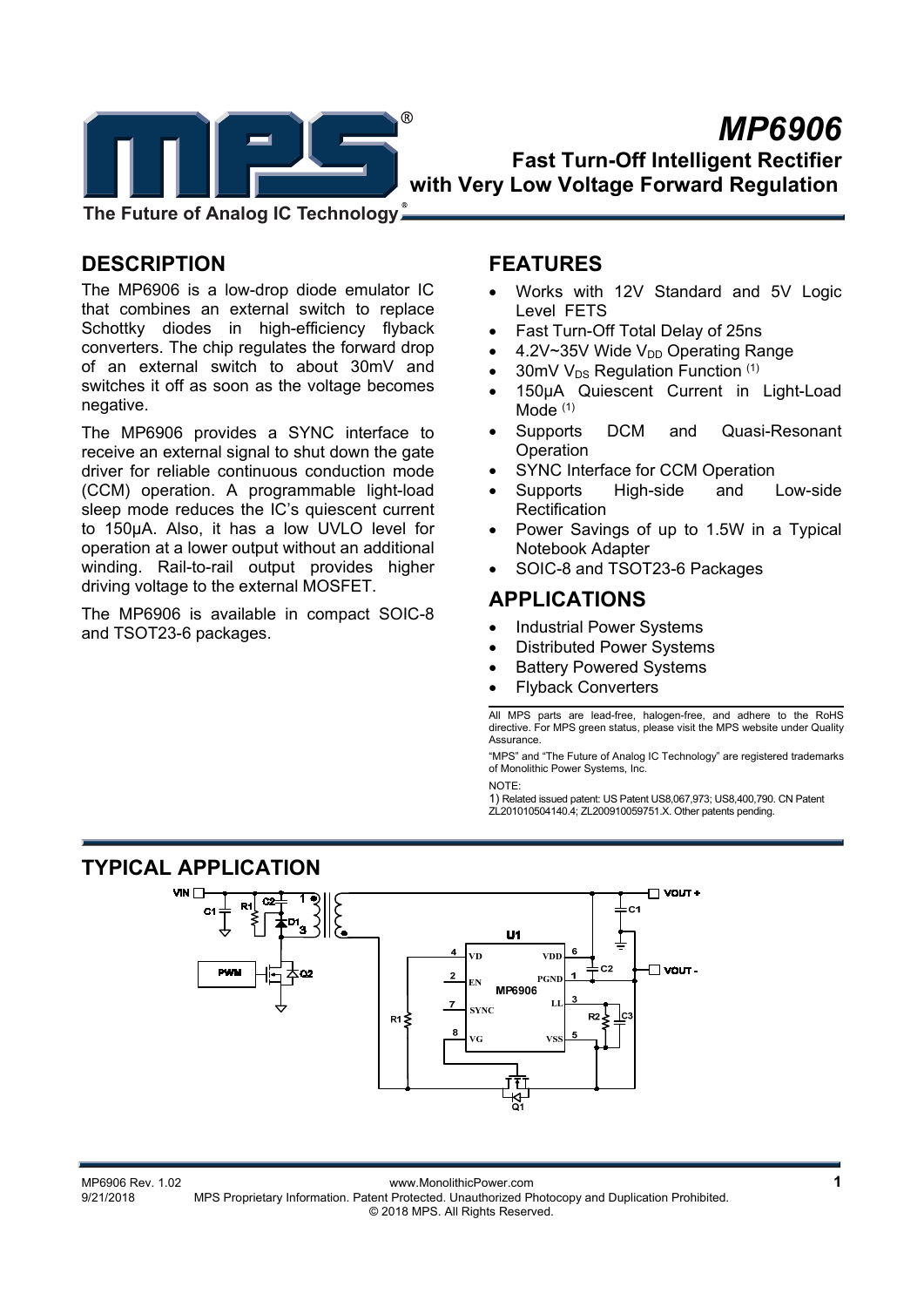

| <b>Part Number</b> | Package  | <b>Top Marketing</b> |
|--------------------|----------|----------------------|
| MP6906GS           | SOIC-8   | See Below            |
| MP6906GJ           | TSOT23-6 | See Below            |

## **ORDERING INFORMATION**

\* For Tape & Reel, add suffix –Z (e.g. MP6906GS–Z) \* For Tape & Reel, add suffix –Z (e.g. MP6906GJ–Z)

## **TOP MARKING (MP6906GS)**

# MP6906 LLLLLLLL **MPSYWW**

MP6906: Product code of MP6906GS MPS: MPS prefix Y: Year code WW: Week code LLL: Lot number

## **TOP MARKING (MP6906GJ)**

## **AMQY**

MMQ: Product code of MP6906GJ Y: Year code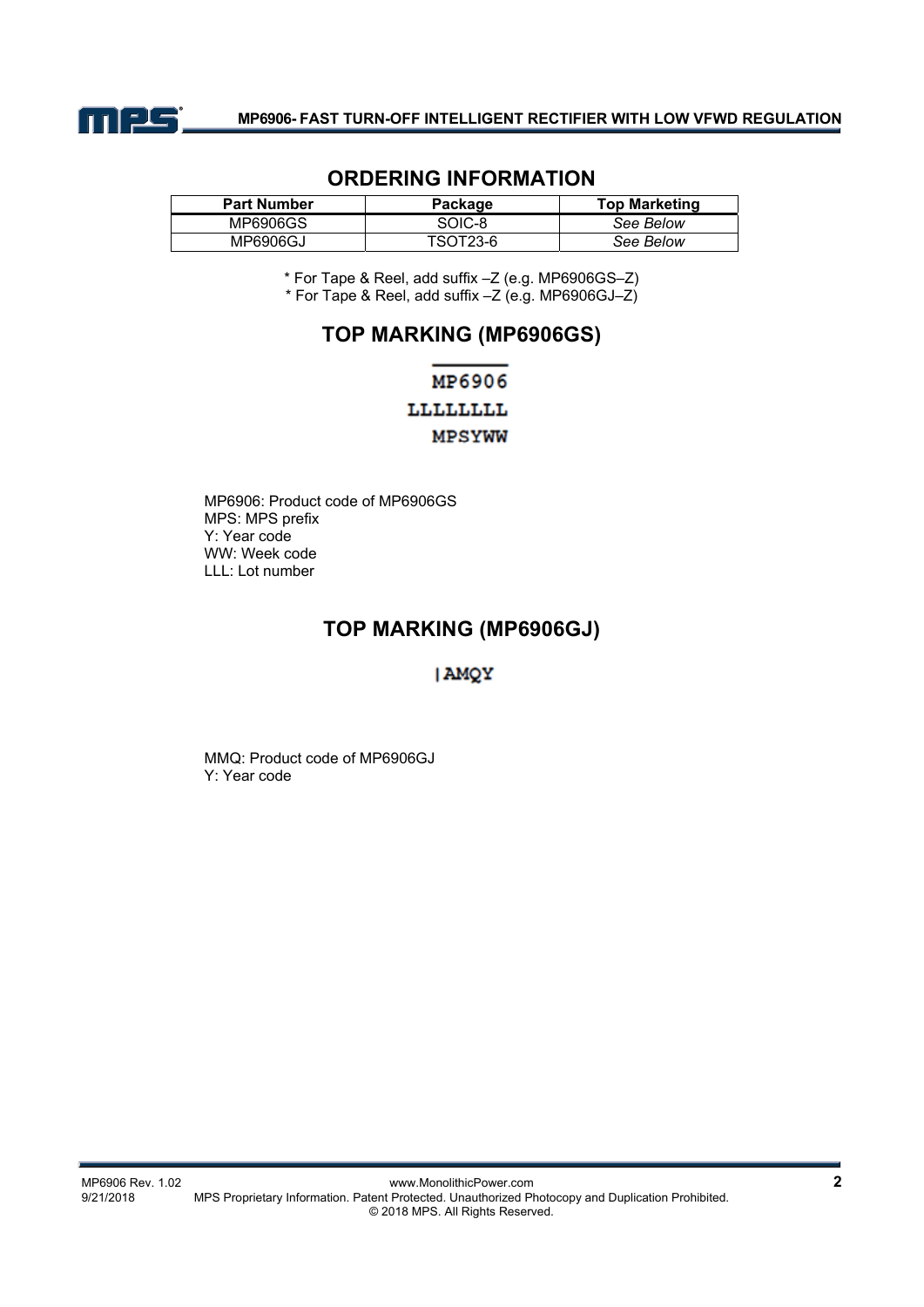



## **PACKAGE REFERENCE**

## **ABSOLUTE MAXIMUM RATINGS (2)**

| Continuous power dissipation $(T_A = +25^{\circ}C)^{(3)}$ |  |
|-----------------------------------------------------------|--|
|                                                           |  |
|                                                           |  |
|                                                           |  |
| Lead temperature (solder) 260°C                           |  |
| Storage temperature -55°C to +150°C                       |  |

# *Recommended Operation Conditions* **(4)**

VDD to VSS.......................................... 4.2V to 35V Operating junction temp.  $(T_J)$ ...-40°C to +125°C

| <b>Thermal Resistance</b> $^{(5)}$ $\theta_{14}$ $\theta_{16}$ |  |
|----------------------------------------------------------------|--|
|                                                                |  |
|                                                                |  |

#### **NOTES:**

3) The maximum allowable power dissipation is a function of the maximum junction temperature  $T_J(MAX)$ , the junction-toambient thermal resistance  $\theta_{JA}$ , and the ambient temperature TA. The maximum allowable continuous power dissipation at any ambient temperature is calculated by  $P_D(MAX)=(T_J(MAX)-T_J(MAX)-T_J(MAX))$ TA)/θJA. Exceeding the maximum allowable power dissipation will produce an excessive die temperature, causing the regulator to go into thermal shutdown. Internal thermal shutdown circuitry protects the device from permanent damage.

4) The device is not guaranteed to function outside of its operating conditions.

5) Measured on JESD51-7, 4-layer PCB.

<sup>2)</sup> Exceeding these ratings may damage the device.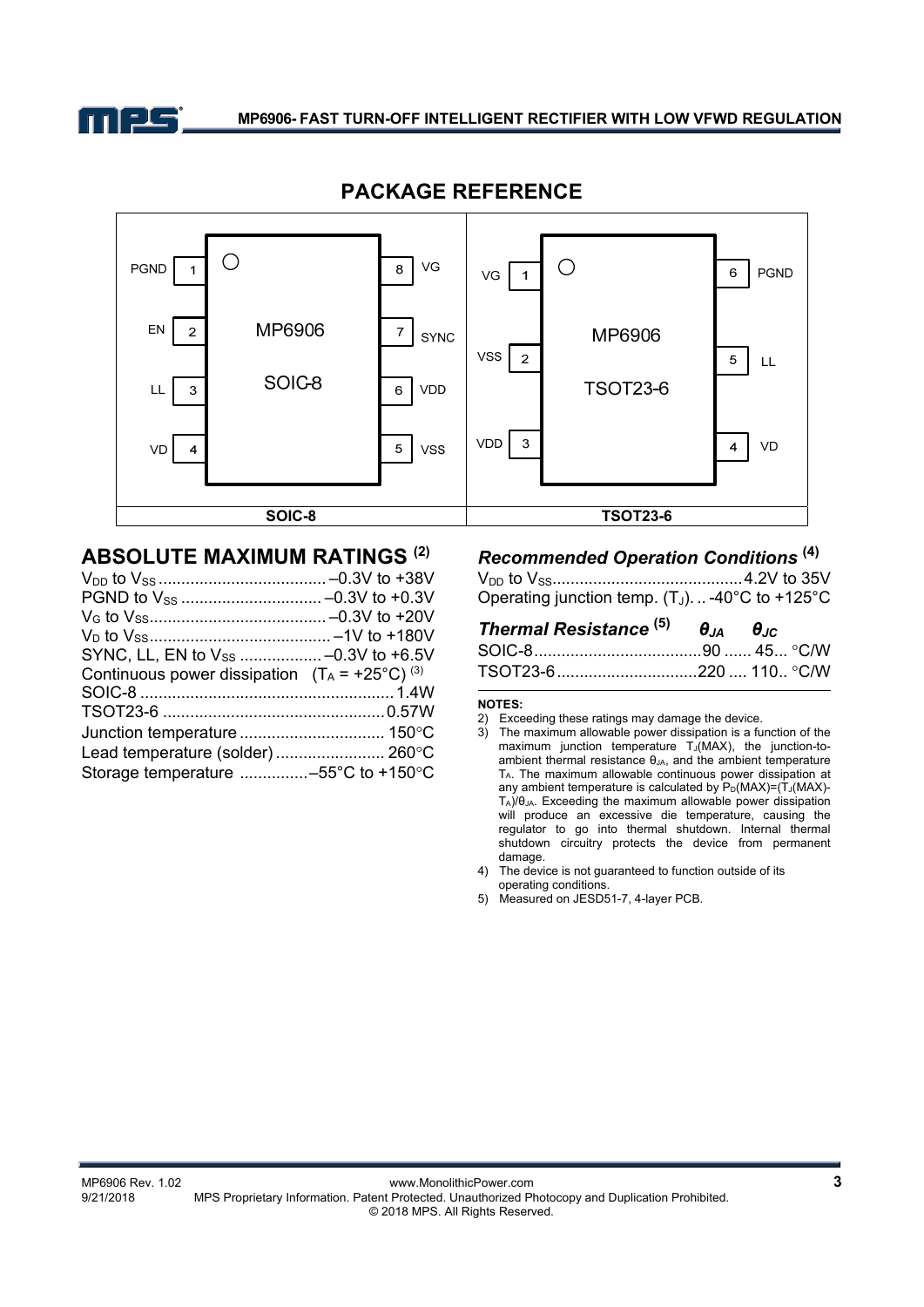

# **ELECTRICAL CHARACTERISTICS**

 $V_{DD}$  = 12V, -40<sup>°</sup>C ≤ T<sub>J</sub> ≤ +125<sup>°</sup>C, unless otherwise noted.

| Parameter                                        |                         | <b>Symbol Conditions</b>                                                     | Min    | <b>Typ</b>            | <b>Max</b>              | <b>Units</b>      |
|--------------------------------------------------|-------------------------|------------------------------------------------------------------------------|--------|-----------------------|-------------------------|-------------------|
| V <sub>DD</sub> voltage range                    |                         |                                                                              | 4.2    |                       | 35                      | V                 |
| V <sub>DD</sub> UVLO rising                      |                         |                                                                              |        |                       | 4.2                     | $\vee$            |
| V <sub>DD</sub> UVLO hysteresis                  |                         |                                                                              | 0.13   |                       |                         | $\vee$            |
| Operating current                                | $_{\rm lcc}$            | $C_{LOAD} = 5nF,$<br>$F_{SW} = 100kHz$                                       |        | 8                     | 10                      | mA                |
| Quiescent current                                | $I_q$                   | $V_{SS} - V_D = 0.5V$                                                        |        | $\overline{2}$        | $\mathfrak{S}$          | mA                |
| Shutdown current (6)                             |                         | $V_{DD} = 4V$ , $EN=0V$<br>$V_{DD}$ = 20V, $EN = 0V$                         |        |                       | 150<br>$\overline{200}$ | μA                |
| Light-load mode current                          |                         |                                                                              |        | 150                   | 220                     | μA                |
| Thermal shutdown (7)                             |                         |                                                                              |        | 150                   |                         | °C                |
| Thermal shutdown hysteresis <sup>(7)</sup>       |                         |                                                                              |        | 30                    |                         | $\overline{C}$    |
| Enable UVLO rising                               | $V_{EN-R}$              |                                                                              | 1.2    | 1.5                   | 1.8                     | $\overline{\vee}$ |
| Enable UVLO hysteresis                           |                         |                                                                              | 0.1    | 0.2                   |                         | $\overline{\vee}$ |
| Internal pull-up current on EN                   |                         |                                                                              |        | 10                    | 18                      | μA                |
| <b>Control Circuitry Section</b>                 |                         |                                                                              |        |                       |                         |                   |
| Vss-V <sub>D</sub> forward voltage               | Vfwd                    |                                                                              | 12     | 23                    | 34                      | mV                |
| Turn-off threshold (Vss-VD)                      |                         |                                                                              | $-6$   | $\mathfrak{S}$        | 12                      | mV                |
|                                                  | T <sub>Don</sub>        | $CLOAD = 5nF, VGS = 2V$                                                      |        | 200                   | 300                     | ns                |
| Turn-on delay                                    | $T_{Don}$               | $C_{\text{LOAD}}$ = 10nF, $V_{\text{GS}}$ = 2V                               |        | 250                   | 450                     | ns                |
| Input bias current on VD                         |                         | $V_D = 180V$                                                                 |        |                       | $\mathbf{1}$            | μA                |
| Turn-on blanking time                            | $T_B$ on                | $C_{\text{LOAD}} = 5nF$                                                      | 1.2    | 1.9                   | $\overline{2.7}$        | μs                |
| Turn-off blanking V <sub>DS</sub> threshold      | $V_B$ off               |                                                                              | 1.4    |                       | $\overline{2}$          | V                 |
| Turn-off threshold on SYNC                       | <b>V</b> syn            |                                                                              | 1.6    | 2                     | 2.4                     | $\overline{\vee}$ |
| Internal pull-down current on<br><b>SYNC</b>     |                         | $VSYNC = 5V$                                                                 |        | 10                    | 15                      | μA                |
| Light-load-enter SYNC duration                   | <b>T</b> <sub>SYN</sub> |                                                                              | 75     | 95                    | 115                     | μs                |
| Light-load-enter pulse width                     | $T_{LL}$                | $R_{LL}$ = 200k $\Omega$                                                     | 2.2    | $\overline{3.6}$      | 4.9                     | μs                |
| Light-load-enter<br>pulse<br>width<br>hysteresis | $TLL-H$                 | $R_{LL}$ = 200k $\Omega$                                                     |        | 0.6                   |                         | μs                |
| Gate disable threshold on LL                     | VLL DIS                 |                                                                              |        | 0.2                   | 0.31                    | $\vee$            |
| Turn-on threshold (V <sub>DS</sub> )             | $V_{LL-DS}$             | $V_{DD} = 12V$                                                               | $-400$ | $-275$                | $-150$                  | mV                |
| <b>Gate Driver Section</b>                       |                         |                                                                              |        |                       |                         |                   |
| V <sub>G</sub> (low)                             | $V_{G-L}$               | $I_{LOAD} = 1mA$                                                             |        | 0.05                  | 0.1                     | V                 |
| V <sub>G</sub> (high)                            | $V_{G-H}$               | $V_{DD}$ > 10.5V<br>$V_{DD} \leq 10.5V$                                      | 10.5   | 12<br>V <sub>DD</sub> | 13                      | $\overline{\vee}$ |
| SYNC turn-off propagation delay                  |                         |                                                                              |        | 40                    | 70                      | ns                |
| Turn-off propagation delay                       |                         | $V_D = V_{SS}$                                                               |        | 25                    | 50                      | ns                |
| Turn-off total delay                             | T <sub>Doff</sub>       | $V_D = V_{SS}$ , $C_{LOAD} = 5nF$ ,<br>$R_{GATE} = 0\Omega$ , $V_{GS} = 2V$  |        | 35                    | 60                      | ns                |
|                                                  | T <sub>Doff</sub>       | $V_D = V_{SS}$ , $C_{LOAD} = 10nF$ ,<br>$R_{GATE} = 0\Omega$ , $V_{GS} = 2V$ |        | 45                    | 95                      | ns                |
| Pull-down impedance                              |                         |                                                                              |        | $\mathbf{1}$          | $\overline{2}$          | Ω                 |

**NOTE:** 

6) Only for SOIC package

7) Guaranteed by characterization.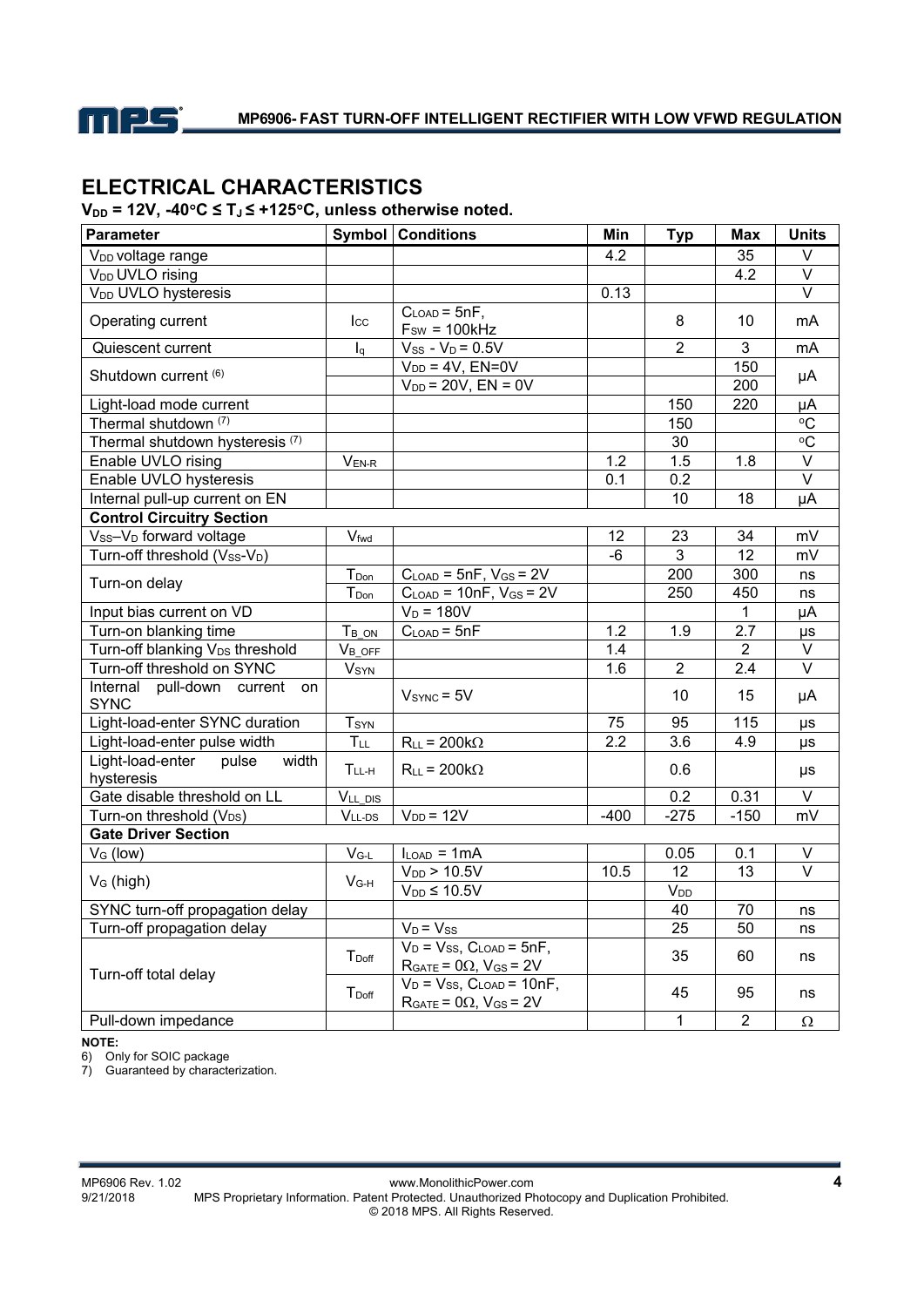

# **PIN FUNCTIONS**

| Pin#<br>$(SOIC-8)$ | Pin#<br>(TSOT23-6) | <b>Name</b> | <b>Description</b>                                                                                                                                                                    |
|--------------------|--------------------|-------------|---------------------------------------------------------------------------------------------------------------------------------------------------------------------------------------|
|                    | 6                  | <b>PGND</b> | <b>Power ground.</b> PGND is the return for the driver switch.                                                                                                                        |
| 2                  |                    | EN          | <b>Enable.</b> Active high.                                                                                                                                                           |
| 3                  | 5                  | LL          | Light-load timing setting. Connect a resistor to set the light-load timing. Leave<br>LL open, or the IC will never enter light-load mode. Pulling LL low disables the<br>gate driver. |
| 4                  | 4                  | VD.         | FET drain voltage sense.                                                                                                                                                              |
| 5                  | 2                  | <b>VSS</b>  | <b>Ground.</b> VSS is also used as reference for VD.                                                                                                                                  |
| 6                  | 3                  | <b>VDD</b>  | Supply voltage.                                                                                                                                                                       |
|                    |                    | <b>SYNC</b> | Interface for external signal control. Pulling SYNC high shuts down the gate<br>driver immediately.                                                                                   |
| 8                  |                    | VG          | Gate drive output.                                                                                                                                                                    |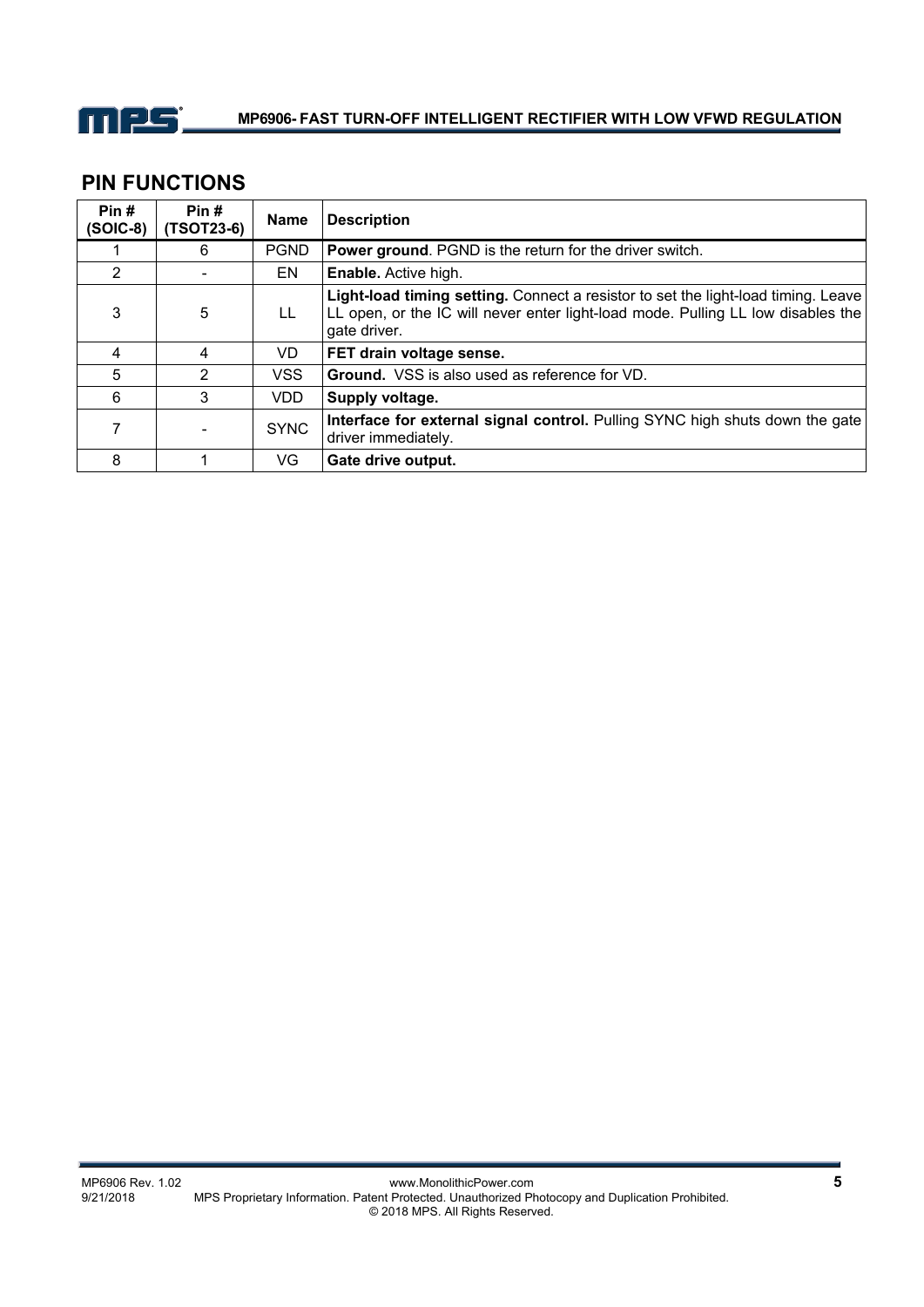mes

# **TYPICAL PERFORMANCE CHARACTERISTICS**



MP6906 Rev. 1.02<br>9/21/2018 MPS Proprietary Information. Patent Protected. Unauthorized Photocopy and Duplication Prohibited. MPS Proprietary Information. Patent Protected. Unauthorized Photocopy and Duplication Prohibited. © 2018 MPS. All Rights Reserved.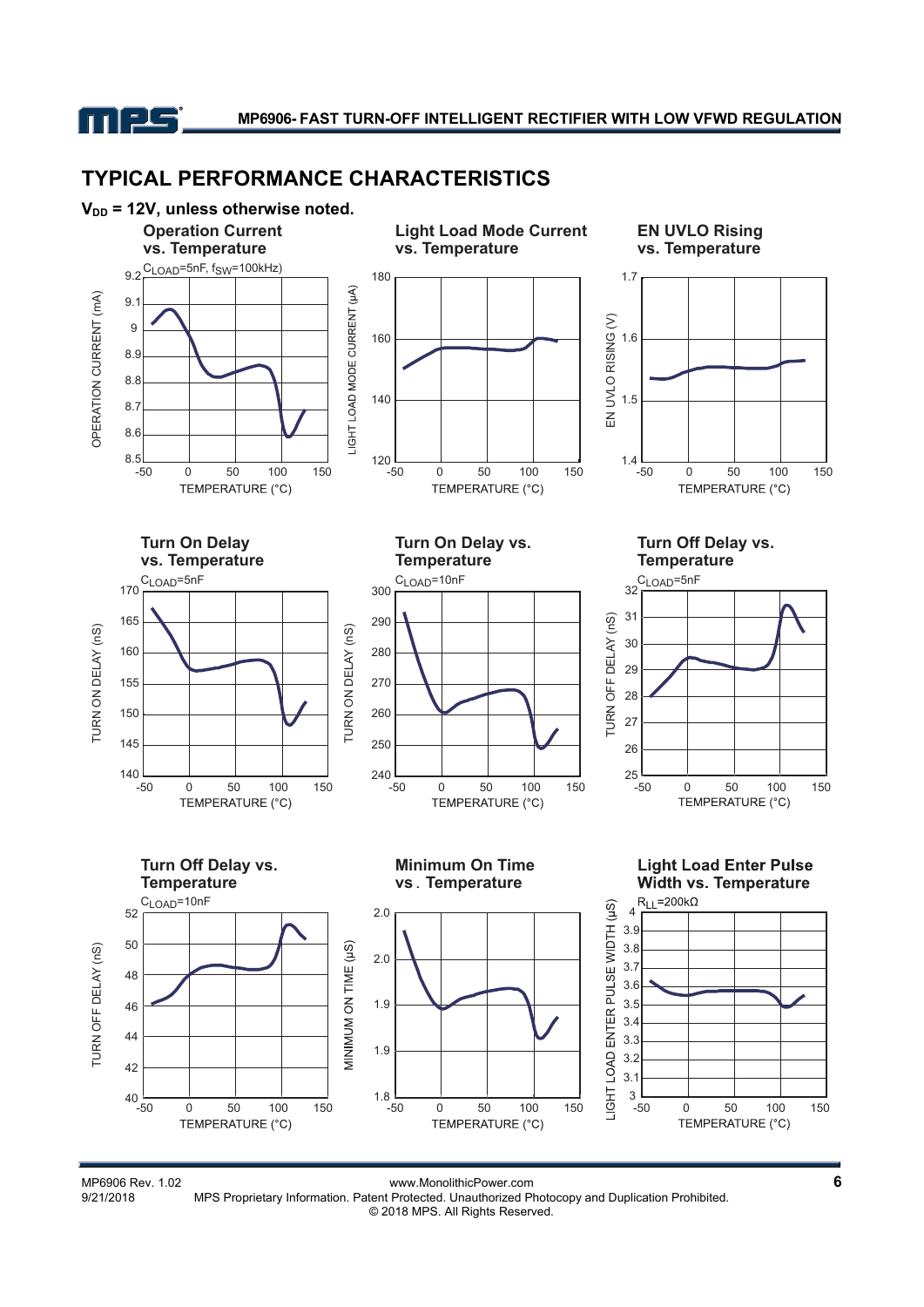

# **TYPICAL PERFORMANCE CHARACTERISTICS** *(continued)*

**V<sub>DD</sub>** = 12V, unless otherwise noted.

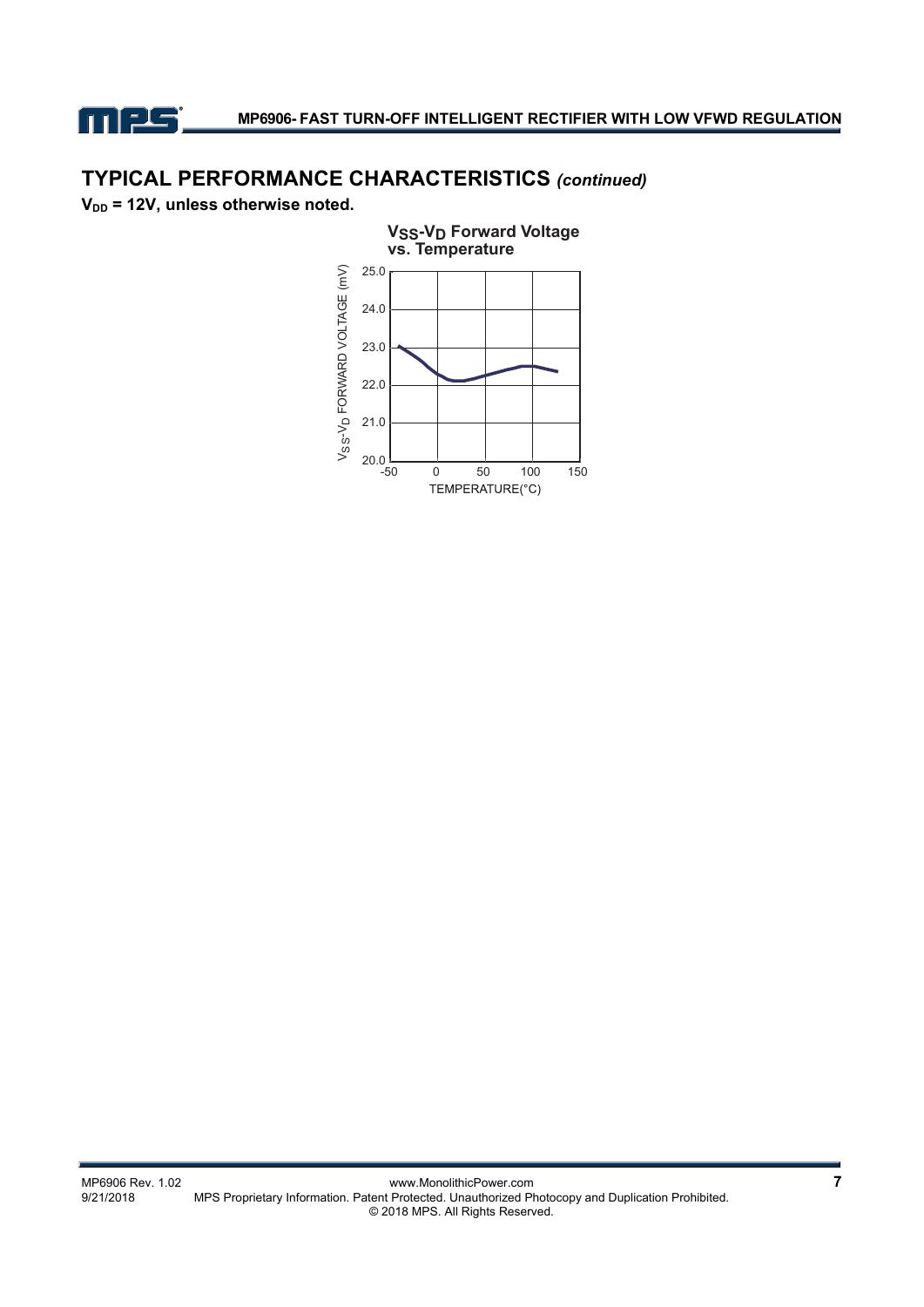

# **TYPICAL PERFORMANCE CHARACTERISTICS** *(continued)*





**Operation in 90W Adapter Application**



8) See Figure 20 for test circuit.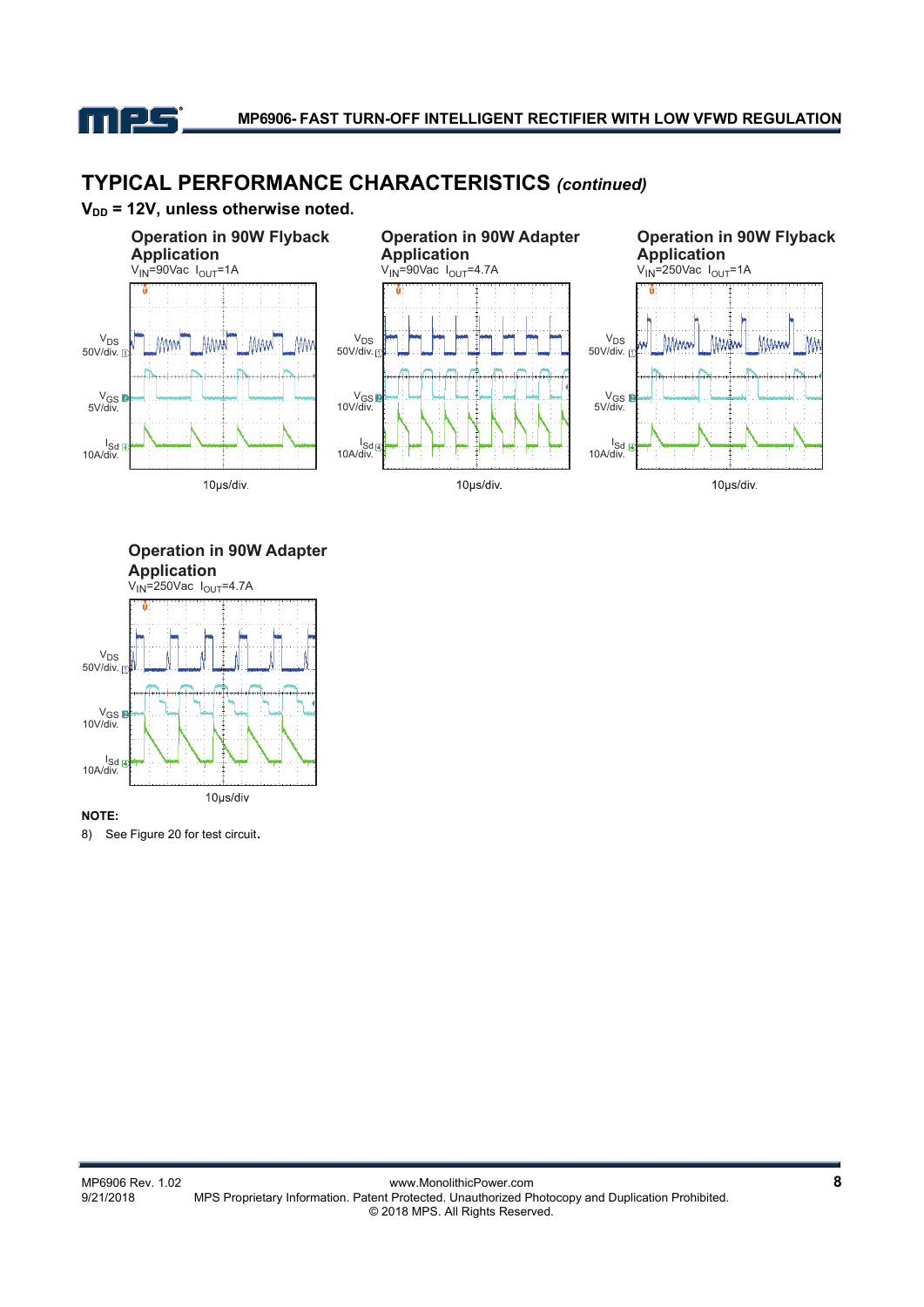

# **FUNCTIONAL BLOCK DIAGRAM**



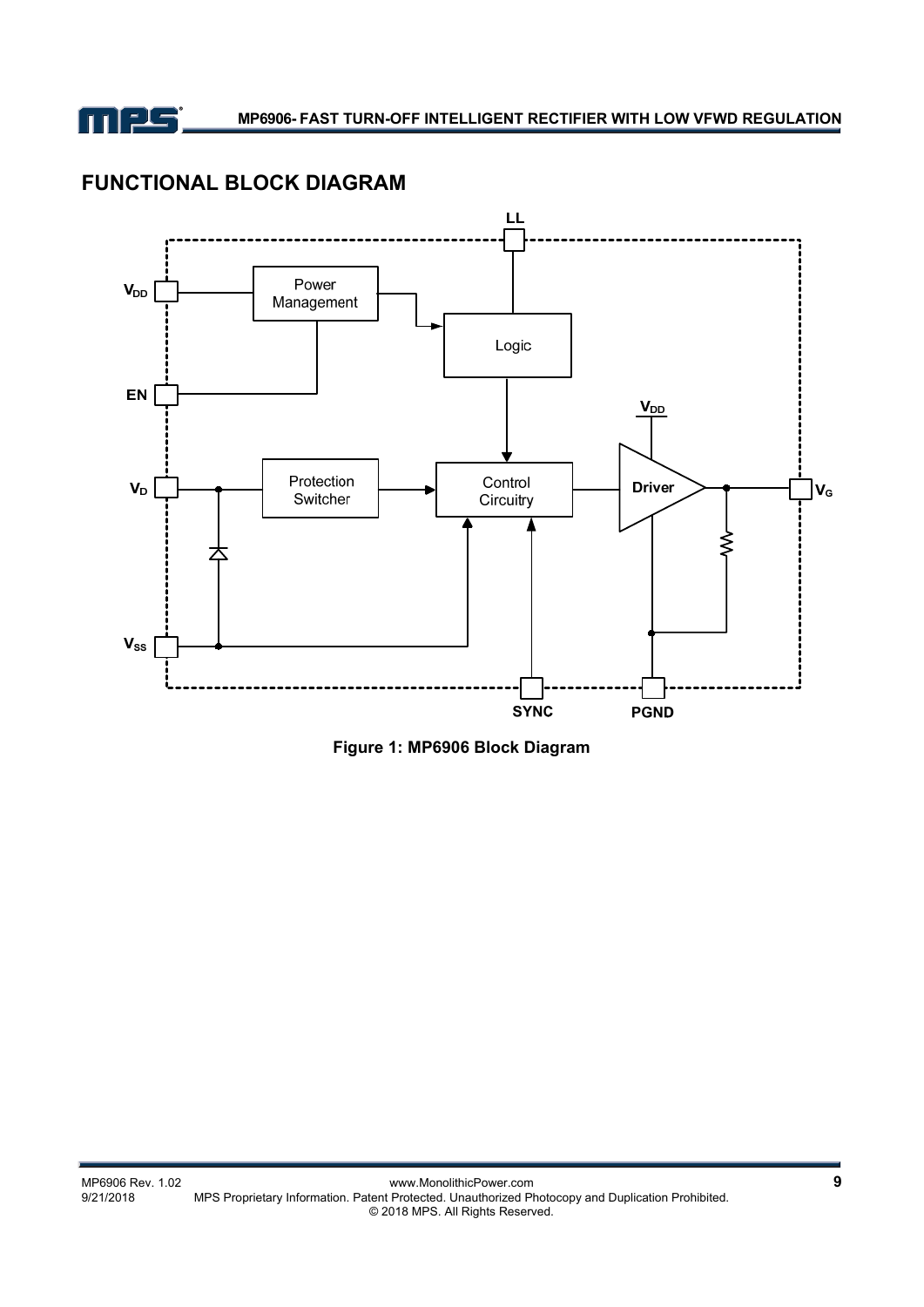

# **OPERATION**

The MP6906 supports operation in DCM and quasi-resonant flyback converters. The control circuitry controls the gate in forward mode and turns the gate off when the MOSFET current is fairly low.

## **VD Clamp**

Because  $V_D$  can go as high as 180V, a highvoltage JFET is used at the input. To avoid excessive currents when Vg drops below -0.7V, a 1k $\Omega$  resistor is recommended between V<sub>D</sub> and the drain of the external MOSFET.

### **Under-Voltage Lockout (UVLO)**

When  $V_{DD}$  is below the 4.2V UVLO threshold, the part enters sleep mode, and  $V<sub>G</sub>$  remains at a low level.

### **Enable (EN)**

If EN is pulled low, the part is in shutdown mode, which consumes <150µA shutdown current.

If EN is pulled high during the rectification cycle, the gate driver will not start until the next rectification cycle starts (see Figure 2).



**Figure 2: EN Control Scheme**

## **Thermal Shutdown**

If the junction temperature of the chip exceeds 150°C, Vg is pulled low, and the part stops switching. The part returns to normal operation after the junction temperature has dropped to 120oC.

## **Turn-On Phase**

When the switch current flows through the body diode of the MOSFET, there is a negative  $V_{DS}$ ( $V_D-V_{SS}$ ) across it (<-500mV). The  $V_{DS}$  is much lower than the forward voltage drop of the control circuitry (-30mV), which turns on the MOSFET after a turn-on delay (see Figure 3). **Turn-On Blanking** 

The control circuitry contains a blanking function. When the MOSFET turns on, the control circuitry ensures the on state lasts for a specific period of time. The turn-on blanking time is  $\sim$ 1.6us, during which the turn-off threshold is blanked (see Figure 3).

### **Conduction Phase**

When Vds rises above the forward voltage drop (-30mV), according to the decrease of the switching current, the MP6906 pulls down the gate voltage level to make the on resistance of the synchronous MOSFET larger to ease the rise of Vds.



**Figure 3: Turn On/Off Timing Diagram** 

With this control scheme,  $V_{DS}$  is adjusted to around -30mV, even when the current through the MOSFET is fairly low. This function keeps the driver voltage at a very low level when the synchronous MOSFET is about to be turned off, which boosts the turn-off speed.

## **Turn-Off Phase**

When  $V_{DS}$  rises to trigger the turn-off threshold (0mV), the gate voltage is pulled to zero after a very short turn-off delay (see Figure 3).

## **Turn-Off Blanking**

After the gate driver is pulled to zero by  $V_{DS}$ reaching the turn-off threshold (0mV), a turn-off blanking time is applied, during which the gate driver signal is latched off. The turn-off blanking is removed when the  $V_{DS}$  voltage rises above 2V (see Figure 3).

MP6906 Rev. 1.02 www.MonolithicPower.com **10** 9/21/2018 MPS Proprietary Information. Patent Protected. Unauthorized Photocopy and Duplication Prohibited. © 2018 MPS. All Rights Reserved.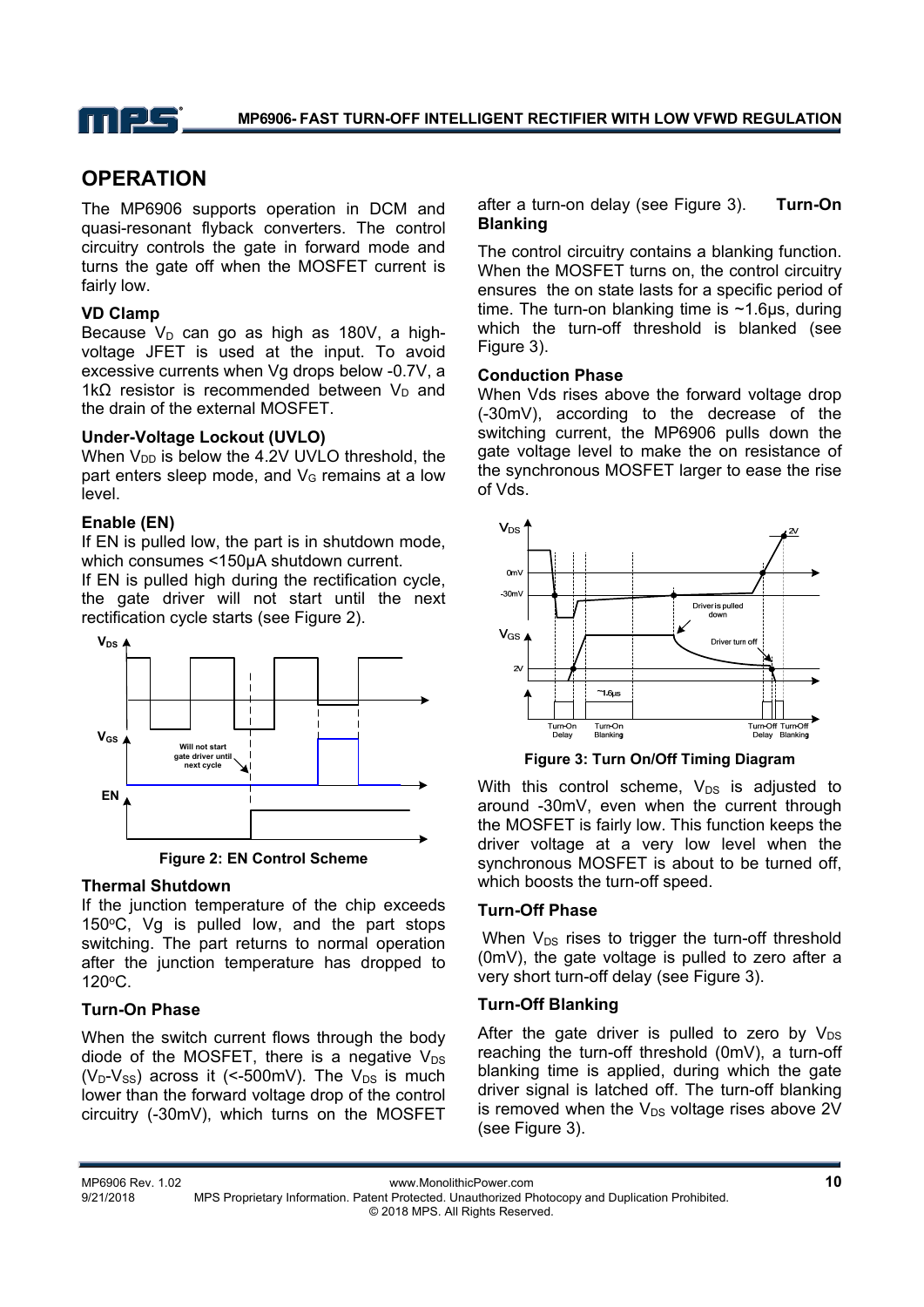

### **SYNC Turn-Off for CCM Operation**

An external turn-off signal can be applied on SYNC to turn-off the gate driver signal, which provides more reliable operation in CCM.

A rising edge, exceeding 2V, applied on SYNC turns off the gate driver signal immediately (see Figure 4).

The gate driver of the MP6906 will remain low as long as the SYNC voltage is high.





#### **Light-Load Latch-Off Function**

The gate driver of the MP6906 is latched off to save driver loss and improve efficiency during a light-load condition.

When the synchronous MOSFET conducting period remains lower than  $T_{LL}$  for longer than the light-load-enter delay (T<sub>LL-Delay</sub>), the MP6906 enters light-load mode and latches off the gate driver (see Figure 5). The synchronous MOSFET conducting period lasts from the time the gate driver turns on until  $V_{GS}$  drops below 1V ( $V_{LL-GS}$ ).



**Figure 5: MP6906 Enters Light-Load Mode** 

The light-load-enter timing  $(T_{LL})$  is programmable by connecting a resistor  $(R_{LL})$  on LL. By monitoring the LL current (the LL voltage remains at  $\sim$ 2V internally),  $T_{LL}$  is set. A 1nF capacitor is recommended to decouple the noise on LL. See Equation (1)

$$
T_{LL} = R_{LL}(k\Omega) \cdot \frac{3.6us}{200k\Omega} \tag{1}
$$

During light-load mode, the MP6906 monitors the synchronous MOSFET body diode conducting period by sensing the time duration of when  $V_{DS}$ is below -250mV ( $V_{LL\,DS}$ ). If the time duration is longer than  $T_{LL}+T_{LL-H}$  (T<sub>LL-H</sub> is the light-load-enter pulse width hysteresis), the light-load mode ends, and the gate driver is unlatched to re-start the synchronous rectification (see Figure 6).



**Figure 6: MP6906 Exits Light-Load Mode** 

The MP6906 enters light-load mode when the SYNC voltage is pulled high (>2V) for more than 100µs. The light-load mode ends once the SYNC voltage is pulled low (see Figure 7).



**Figure 7: Light-Load Mode Controlled by SYNC**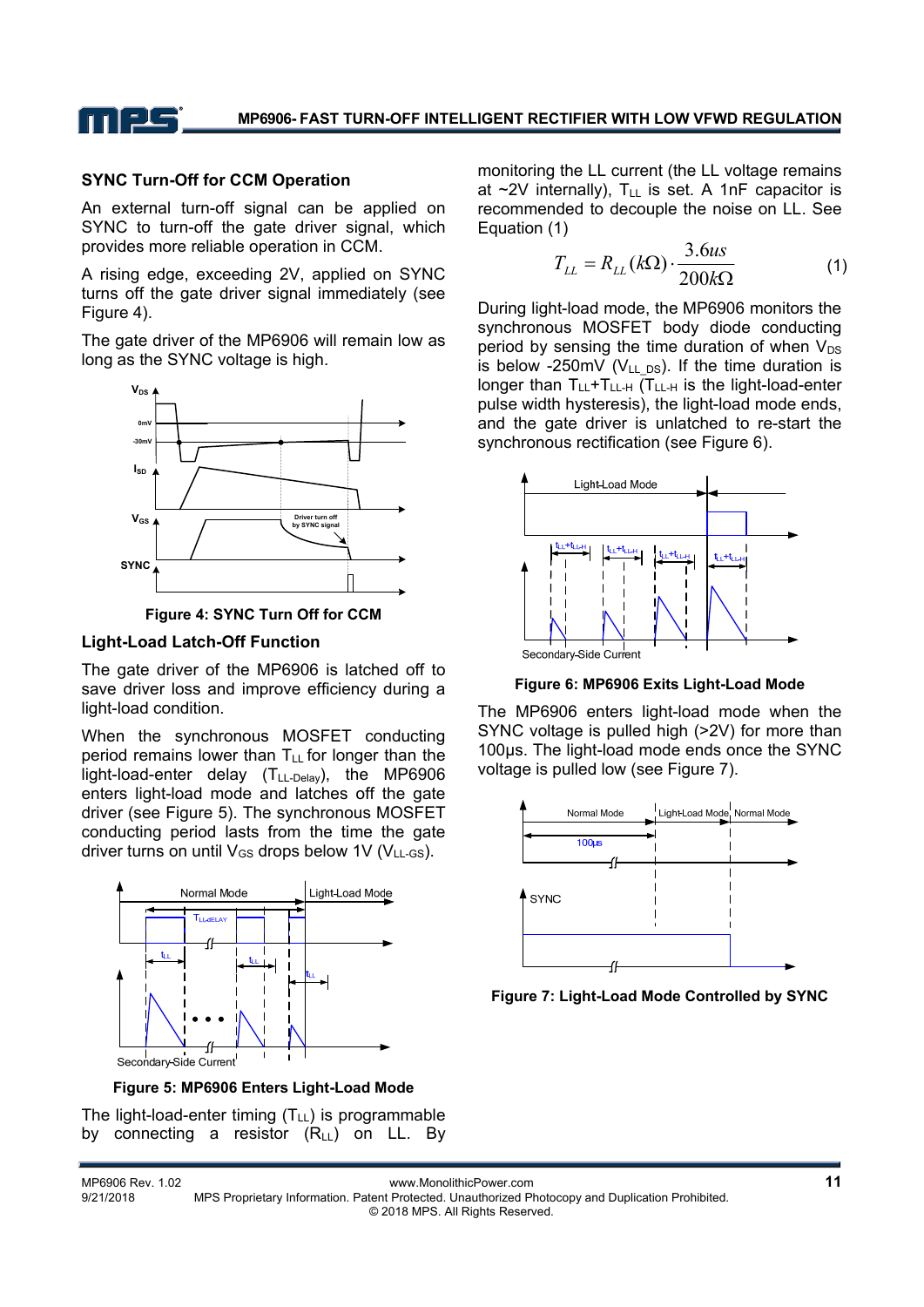

If the light-load mode ends during the rectification cycle, the gate driver signal will not show up until the next rectification cycle starts (see Figure 8).



**Figure 8: Gate Driver Start after Existing Light-Load Mode** 

### **Typical System Implementations**



**Figure 9: IC Power derived directly from Output Voltage** 

Figure 9 shows the typical system implementation for the IC power supply directly derived from the output voltage, which is available in low-side rectification. The IC benefits from the wide  $V_{DD}$  operating range (4.2V to 35V). The MP6906 supports most application fields with low-side rectification by directly deriving the supply power from the system output.

If the output voltage is out of the  $V_{DD}$  operating range or high-side rectification is used, an auxiliary winding solution for the IC's power supply is recommended (see Figure 10 and Figure 11). The auxiliary winding turn count  $(N_{\text{au}})$ can be set using Equation (2):

$$
N_{au} = \frac{V_{DD}}{V_{OUT}} \cdot N_s \tag{2}
$$

Where N<sub>s</sub> is the secondary winding turn count.



**Figure 10: IC Power Derived from the Auxiliary Winding in Low-Side Rectification** 



#### **Figure 11: IC Power Derived from the Auxiliary Winding in High-Side Rectification**

A simple non-auxiliary-winding solution for the IC's power supply is provided in Figure 12 and Figure 13. The IC power is derived from the secondary transformer winding through a diode. When using this power solution, make sure the winding voltage is lower than the higher limit of the  $V_{DD}$  operating range (35V). The winding voltage is  $V_s = V_{OUT} + V_{IN\_MAX}/n$  in Figure 12 where  $V_{\text{OUT}}$  is the output voltage;  $V_{\text{IN MAX}}$  is the maximum input voltage, and n is the transformer turn ratio.  $V_S = V_{INMAX}/n$  in Figure 13.



**Figure 12: IC Power Derived from the Secondary Winding in Low-Side Rectification**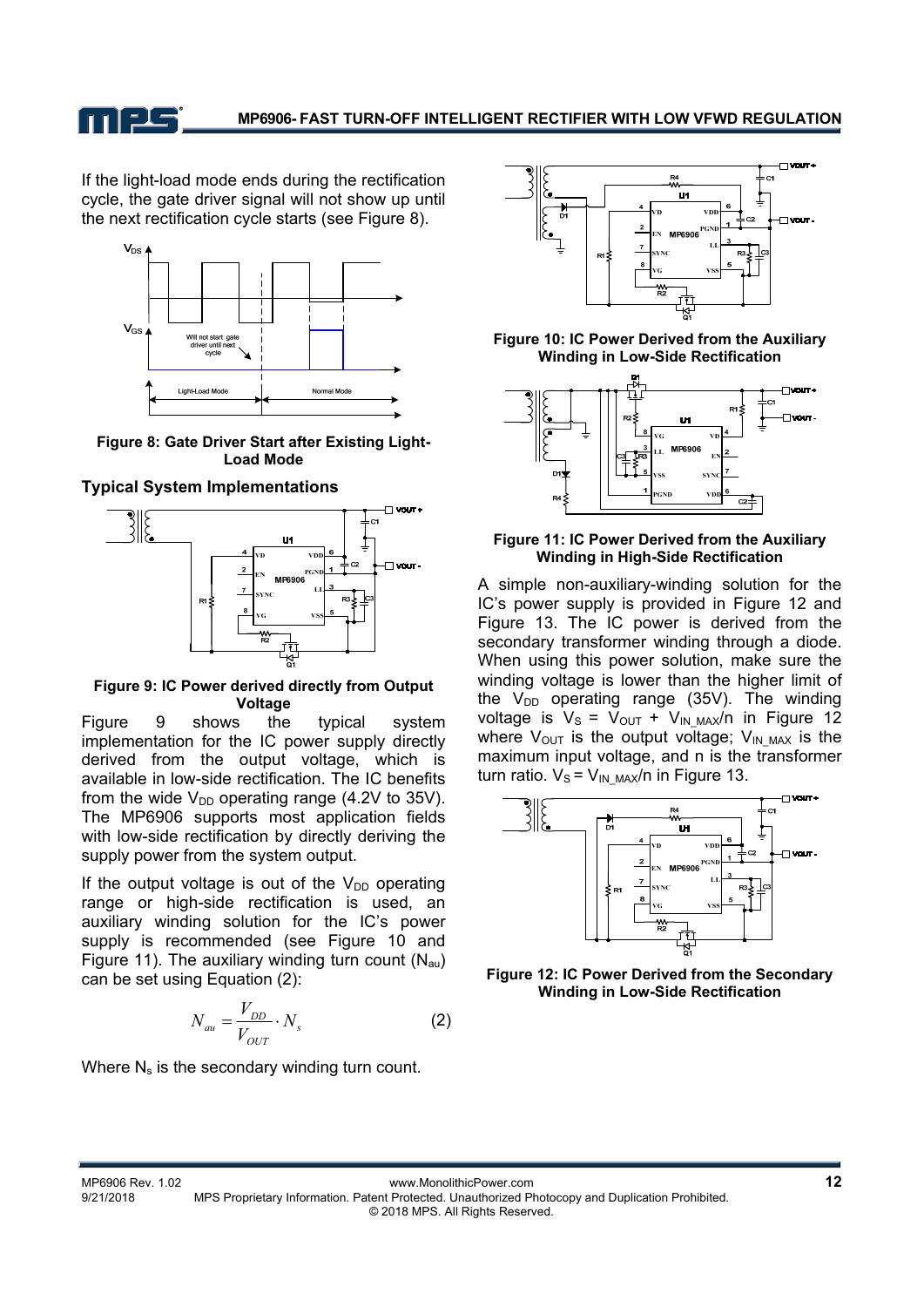

#### **Figure 13: IC Power Derived from the Secondary Winding in High-Side Rectification**

If the secondary winding voltage exceeds the higher limit of the  $V_{DD}$  operating range (35V), an external LDO circuit with a Zener diode is needed for the non-auxiliary-winding solution (see Figure 14 and Figure 15).



**Figure 14: IC Power Derived from the Secondary Winding through an External LDO in Low-Side Rectification** 



#### **Figure 15: IC Power Derived from the Secondary Winding through an External LDO in High-Side Rectification**

### **SR MOSFET Selection**

Power MOSFET selection is a trade off between  $R_{DS(ON)}$  and Qg. To achieve higher efficiency, a MOSFET with a smaller  $R_{DS(ON)}$  is preferred. Usually  $Qg$  is larger with the  $R_{DS(ON)}$  smaller, which makes the turn-on/off speed lower and leads to larger power loss, including driver loss. Because  $V_{DS}$  is adjusted at ~-30mV during the driving period (when the switching current is fairly small), a MOSFET with too low  $R_{DS(ON)}$  is not recommended because the gate driver will be

pulled low when  $V_{DS} = -I_{SD} \times R_{DS(ON)}$  becomes larger than  $-50$ mV. The  $R_{DS(ON)}$  of the MOSFET's will not contribute to conduction loss. The conduction loss is  $P_{CON} = -V_{DS} x I_{SD} \approx I_{SD} x 30$  mV.

Figure 16 shows the typical waveform of a QR flyback. Assuming a 50% duty cycle, the output current is  $I_{\text{OUT}}$ .

To achieve fairly high use of the MOSFET's  $R_{DS(ON)}$ , the MOSFET should be turned on completely for at least 50% of the SR conduction period. See Equation (3):

$$
Vds = -Ic \times Ron = -2 \cdot I_{OUT} \times Ron \le -Vfwd \quad (3)
$$

Where  $V_{DS}$  is the drain-source voltage of the MOSFET, and  $V_{fwd}$  is the forward voltage threshold (~30mV).

The MOSFET's  $R_{DS(ON)}$  is recommended no lower than ~15/ $I_{\text{OUT}}$  (m $\Omega$ ). (For example, for a 5A application, the  $R_{DS(ON)}$  of the MOSFET is recommended no lower than  $3mΩ$ .)



 **Figure 16: Synchronous Rectification Typical Waveforms in QR Flyback** 

### **PCB Layout Guidelines**

Efficient PCB layout is critical for optimal operation. For best results, refer to Figure 17, Figure 18, and Figure 19 and follow the guidelines below:

## **Sensing for V<sub>D</sub>/V<sub>SS</sub>**

1.) Make the sensing connection (VD/VSS) as close as possible to the MOSFET (drain/source).

2.) Make the sensing loop as small as possible and place the VD resistor close to VD.

3.) Keep the IC out of the power loop to make sure the sensing loop and power loop do not interrupt each other (see Figure 17).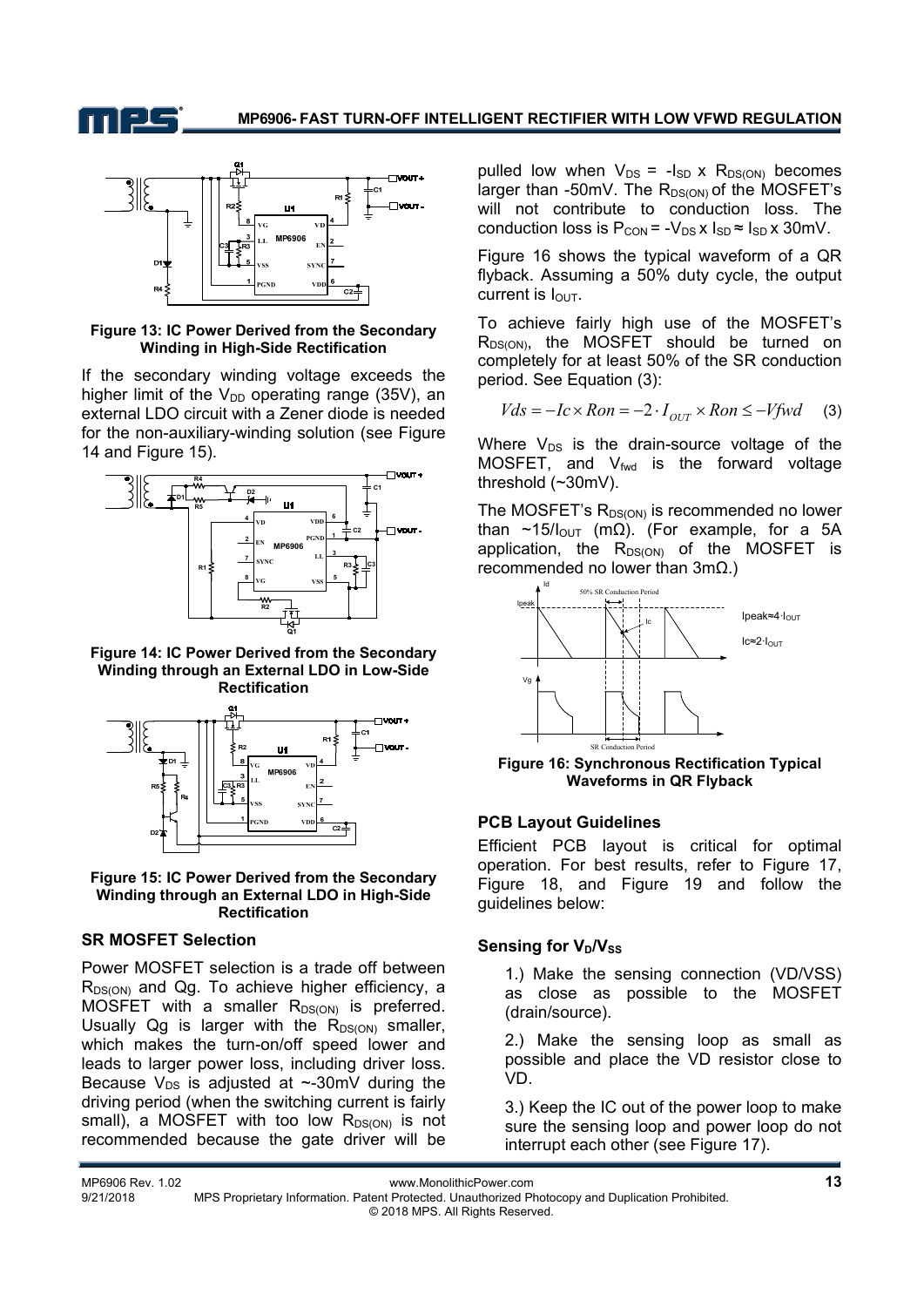n pe



#### Figure 17: Voltage Sensing for V<sub>D</sub>/V<sub>SS</sub> on MP690

4. Place a decoupling ceramic capacitor (no smaller than 1µF) from VDD to PGND close to the IC to get adequate filtering.

### **Gate Driver Loop**

 1. Make the gate driver loop as small as possible in order to minimize the parasitic inductance.

 2. Keep the driver signal far away from the VD sensing trace on the layout.

### **Layout Example**



**Figure 18: Layout Example with TO220 package SR FET**

Figure 18 shows a layout example of a single layer with a through-hole transformer and a TO220 package SR FET .  $R_{SN}$  and  $C_{SN}$  are the RC snubber network for the SR FET.

The sensing loop (VD and VSS to the SR FET) is minimized and kept separate from the power loop. The VDD decoupling capacitor (C4) is placed beside VDD.

Figure19 shows another layout example of a single layer with a PowerPAK/SO8 package SR FET, which also has a minimized sensing loop and power loop to avoid the loops interfering with one another.



**Figure 19: Layout Example with PowerPAK/SO8 Package SR FET**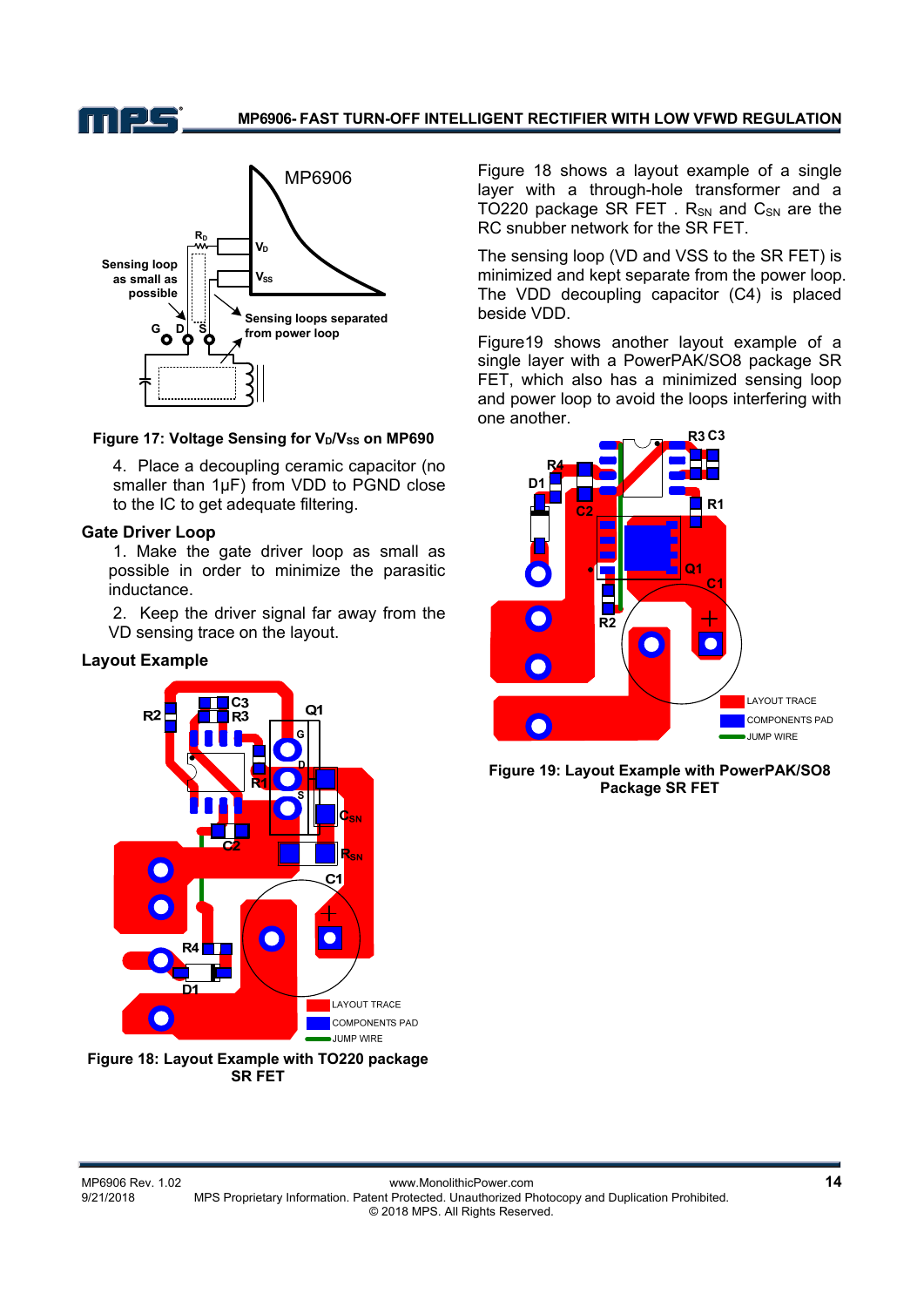

# **TYPICAL APPLICATION CIRCUIT**



**Figure 20: MP6906 for a Secondary Synchronous Controller in a 90W Flyback Application**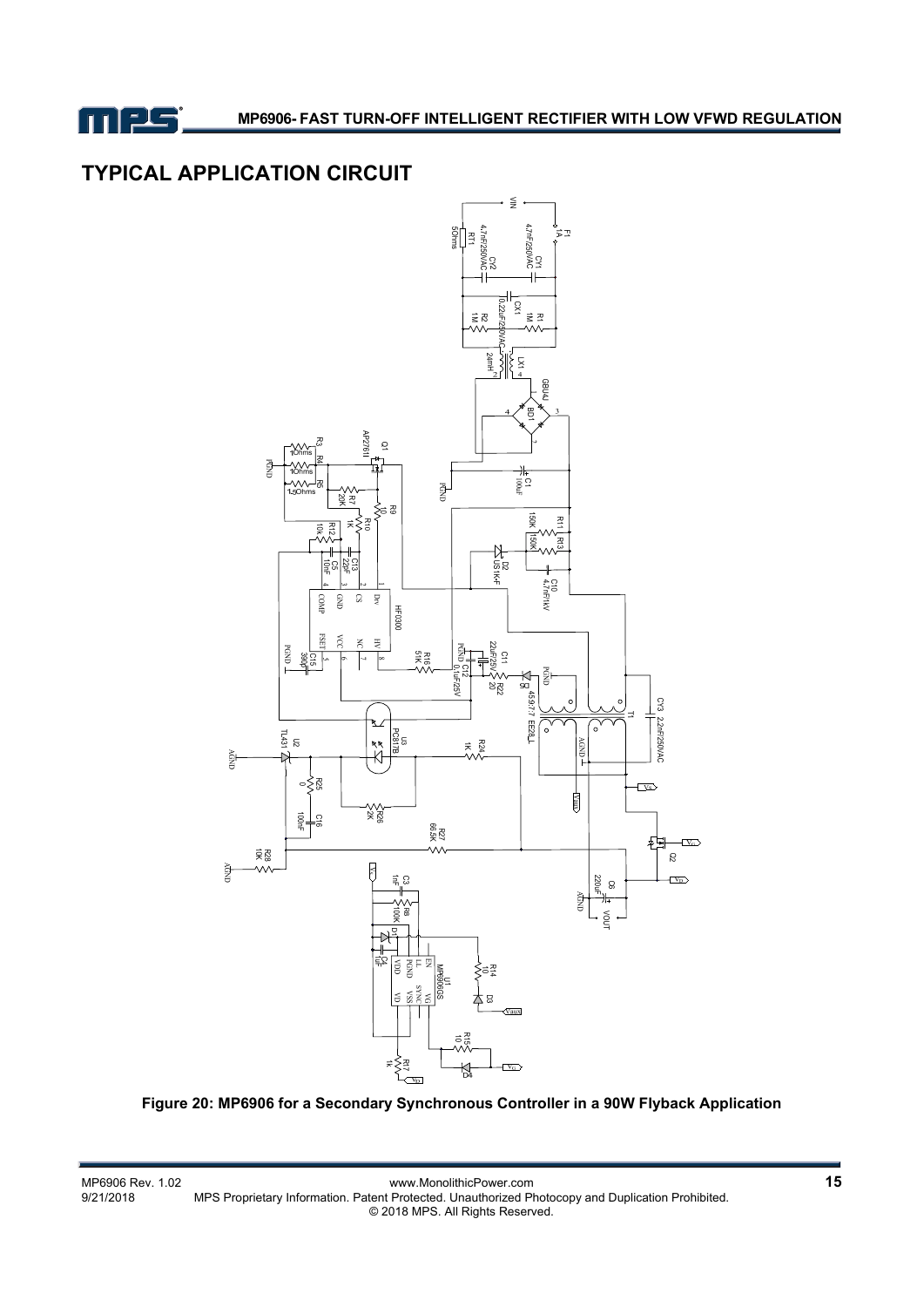

# **PACKAGE INFORMATION**